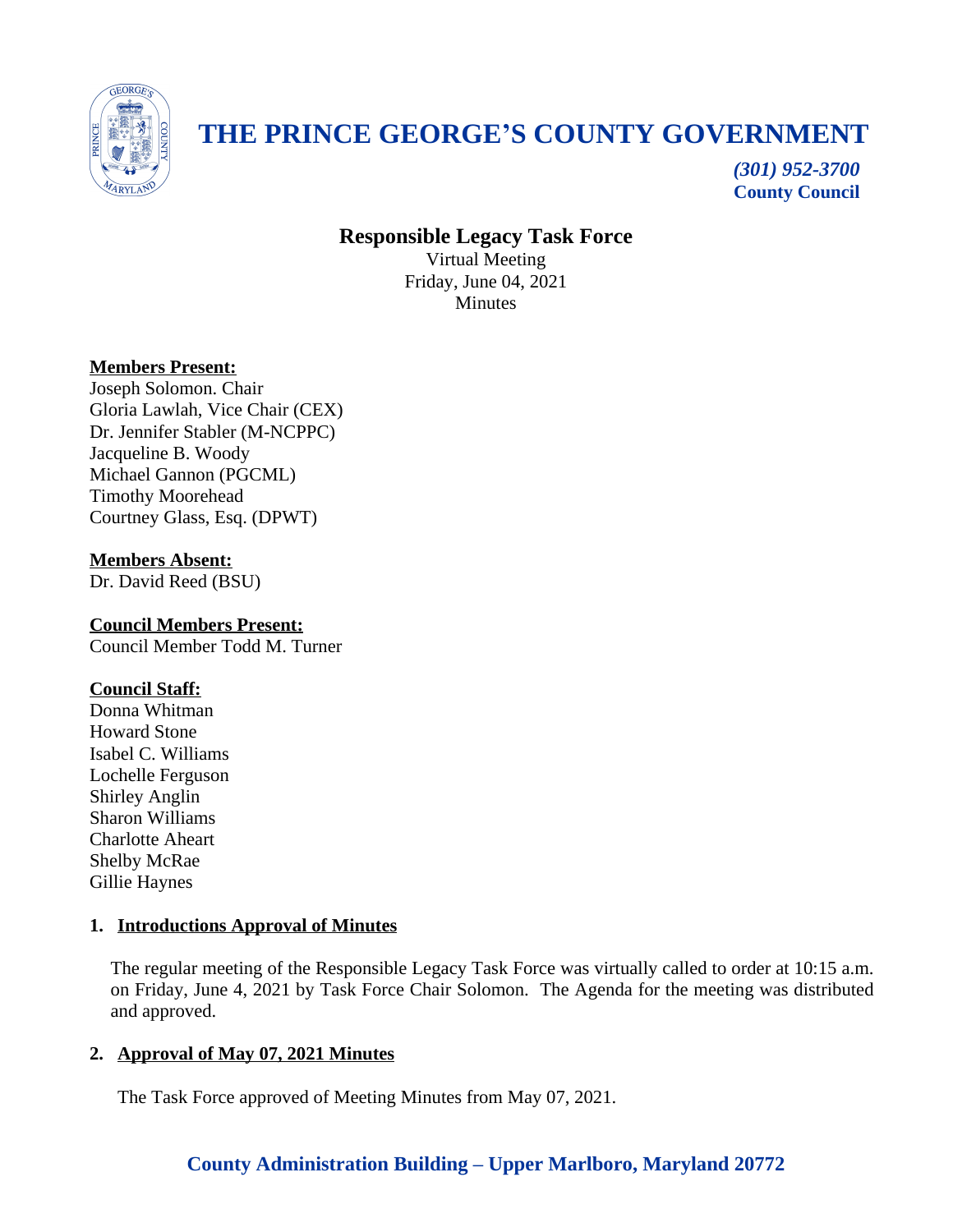June 4, 2021 Minutes Page 2

## **3. Survey**

- Councilmember Turner suggested hosting a Townhall type with the general public and presenting a draft of our recommendations in the Townhall meeting.
- Howard Stone noted that the public was not focused on Renaming.
- Additional public outreach will require an extension beyond September 2021.
- Suggested schedule: draft an outline of report recommendations over the summer

Public meeting in September 2021

Final report completed in December 2021

## **4. Subcommittee Reports**

*Public Outreach:* Howard Stone, Gloria Lawlah, Jacqueline Woody

*Survey*

See the discussion of the survey.

- Jacqueline Woody noted that the draft report should be widely distributed.
- Vice Chair Lawlah suggested that exhaust every remedy.

*Process, Definitions and Criteria:* CM Todd Turner, Isabelle Williams, Jennifer Stabler, Courtney Glass

- Jennifer Stabler noted that there is a problem with the current process. She also suggested that we use actual names for our case scenarios.
- CM Turner / Isabel Williams: Need Uniformed Process. Process for naming streets.

No process for reviewing & renaming

 No process for buildings, parks, etc. Need to evaluate names

*Evaluation Sub-Committee:* Donna Whitman, Michael Gannon, Timothy Moorehead, Dr. David Reed This subcommittee should review and refine work.

## **5. Updates/Future Briefings/Speakers**

*- RLTF* should request extension for the final report. Extension through December 2021.

*- July Meeting*: Draft outline of Task Force Report.

*-September Meeting:* Finalize Draft for Public Comment.

- Howard Stone provided an update from the Prince George's County Public School Renaming Work Group. They have postponed additional work during to the COVID-19 emergency.

## **6. Next Meetings**

Next Meeting – Friday, July 16, 2021, 2021 – 10:00 am

## 7. **Adjournment**